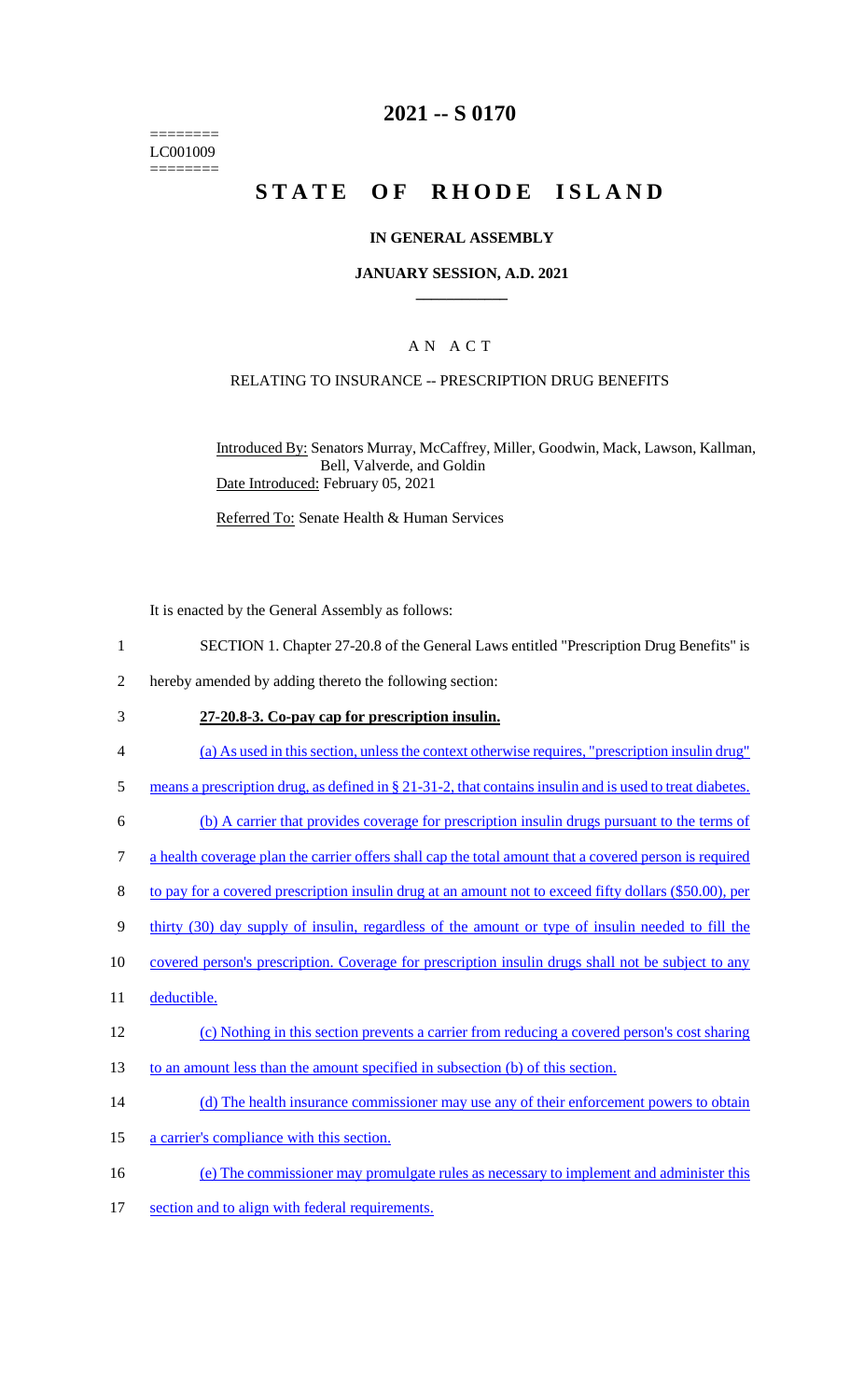1 SECTION 2. This act shall take effect on January 1, 2022.

#### $=$ LC001009 ========

LC001009 - Page 2 of 3